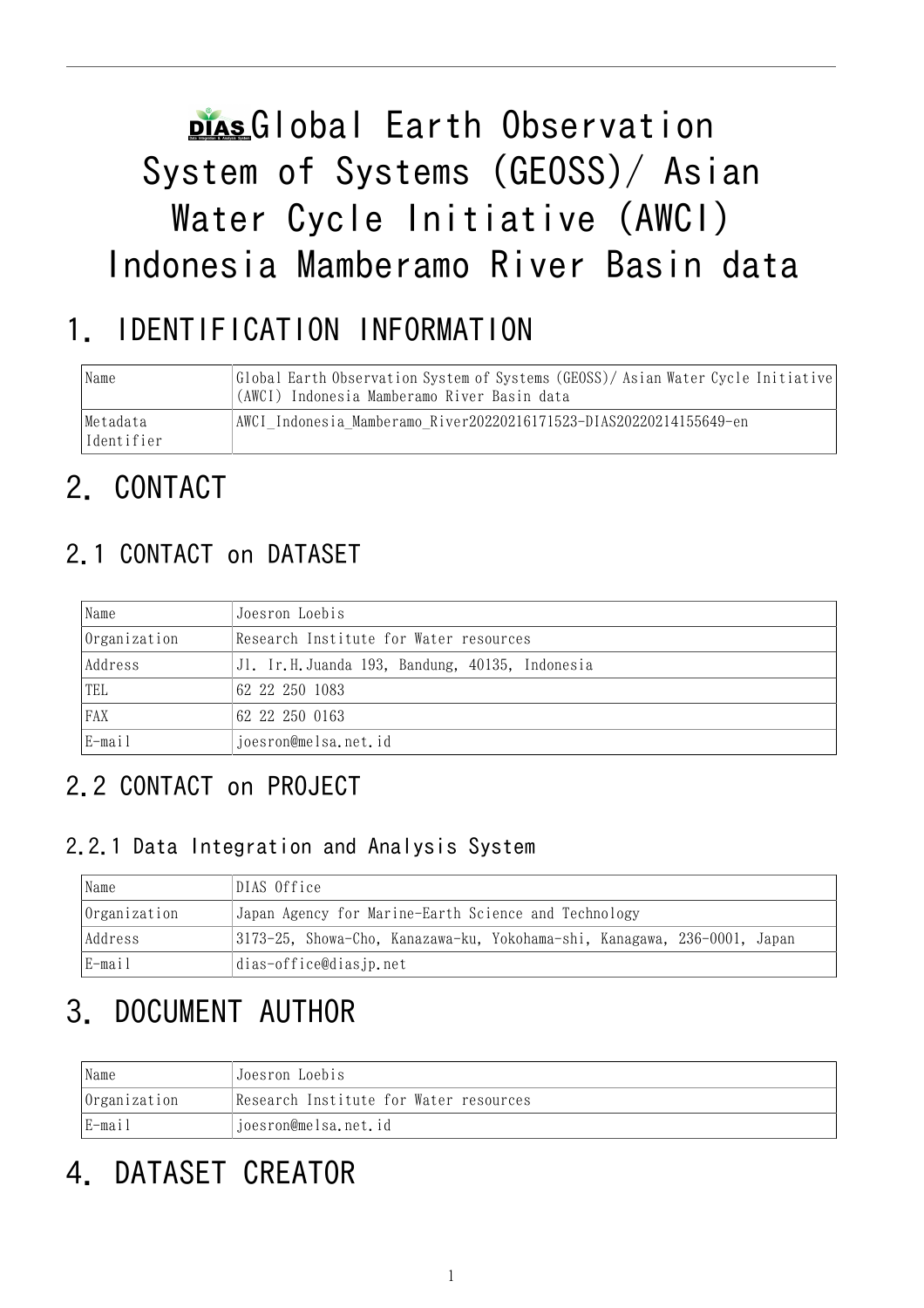|                                 | Name | <b>Joesron Loebis</b>                  |
|---------------------------------|------|----------------------------------------|
| Organization                    |      | Research Institute for Water resources |
| E-mail<br>joesron@melsa.net.id_ |      |                                        |

### 5. DATE OF THIS DOCUMENT 2022-02-16

# 6. DATE OF DATASET

creation : 2010-10-04

# 7. DATASET OVERVIEW

### 7.1 Abstract

Annual flood is occurred during rainy season and nowadays also during drought season, due to Indonesia lay on the monsoon climate zone. Regarding to that, information system is required to inventory and process data about flood occurrence as information for decision-maker to take the right action in managing the flood.

## 7.2 Topic Category(ISO19139)

climatologyMeteorologyAtmosphere

### 7.3 Temporal Extent

| Begin Date                   | $1989 - 01 - 01$ |
|------------------------------|------------------|
| End Date                     | 2007–07–31       |
| 'Temporal<br>Characteristics | Monthly or Daily |

## 7.4 Geographic Bounding Box

| North<br>latitude      | bound $-2.55$    |
|------------------------|------------------|
| West<br>longitude      | bound $ 138.97$  |
| Eastbound<br>longitude | 140.6            |
| South<br>latitude      | bound $-4.06667$ |

## 7.5 Grid

### 7.6 Geographic Description

### 7.7 Keywords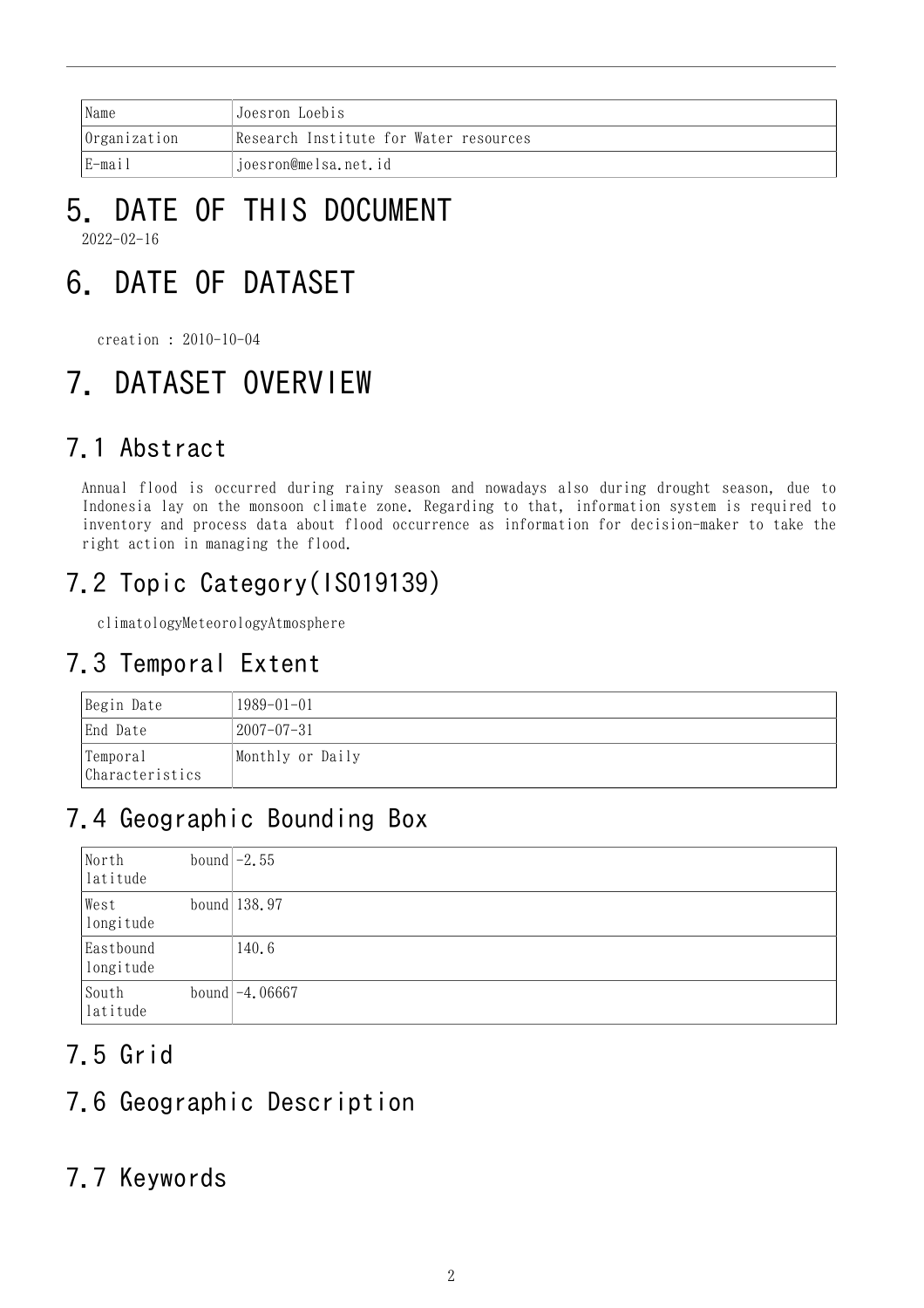### 7.7.1 Keywords on Dataset

| Keyword Type | Keyword                | Keyword<br>Name | thesaurus |
|--------------|------------------------|-----------------|-----------|
| discipline   | flood, Mamberamo, AWCI | No Dictionary   |           |

#### 7.7.2 Keywords on Project

#### 7.7.2.1 Data Integration and Analysis System

| Keyword Type | Kevword                                       |               |
|--------------|-----------------------------------------------|---------------|
| theme        | $DIAS$ > Data Integration and Analysis System | No Dictionary |

### 7.8 Online Resource

: <http://monsoon.t.u-tokyo.ac.jp/AWCI/>

file download : <https://data.diasjp.net/dl/storages/filelist/dataset:155>

### 7.9 Data Environmental Information

### 7.10 Distribution Information

| name | ---<br>$-1$<br>$\sqrt{a}$ | . .<br>10n<br>sdeo<br>ы. |
|------|---------------------------|--------------------------|
|      |                           |                          |

## 8. DATA PROCESSING

### 8.1 Data Processing (1)

8.1.1 General Explanation of the data producer's knowledge about the lineage of a dataset

#### 8.1.2 Data Source

| Data Source Citation Name | Description of derived parameters and processing |
|---------------------------|--------------------------------------------------|
|                           | techniques used                                  |

## 9. DATA REMARKS

## 10. DATA POLICY

### 10.1 Data Policy by the Data Provider

[Data Policy]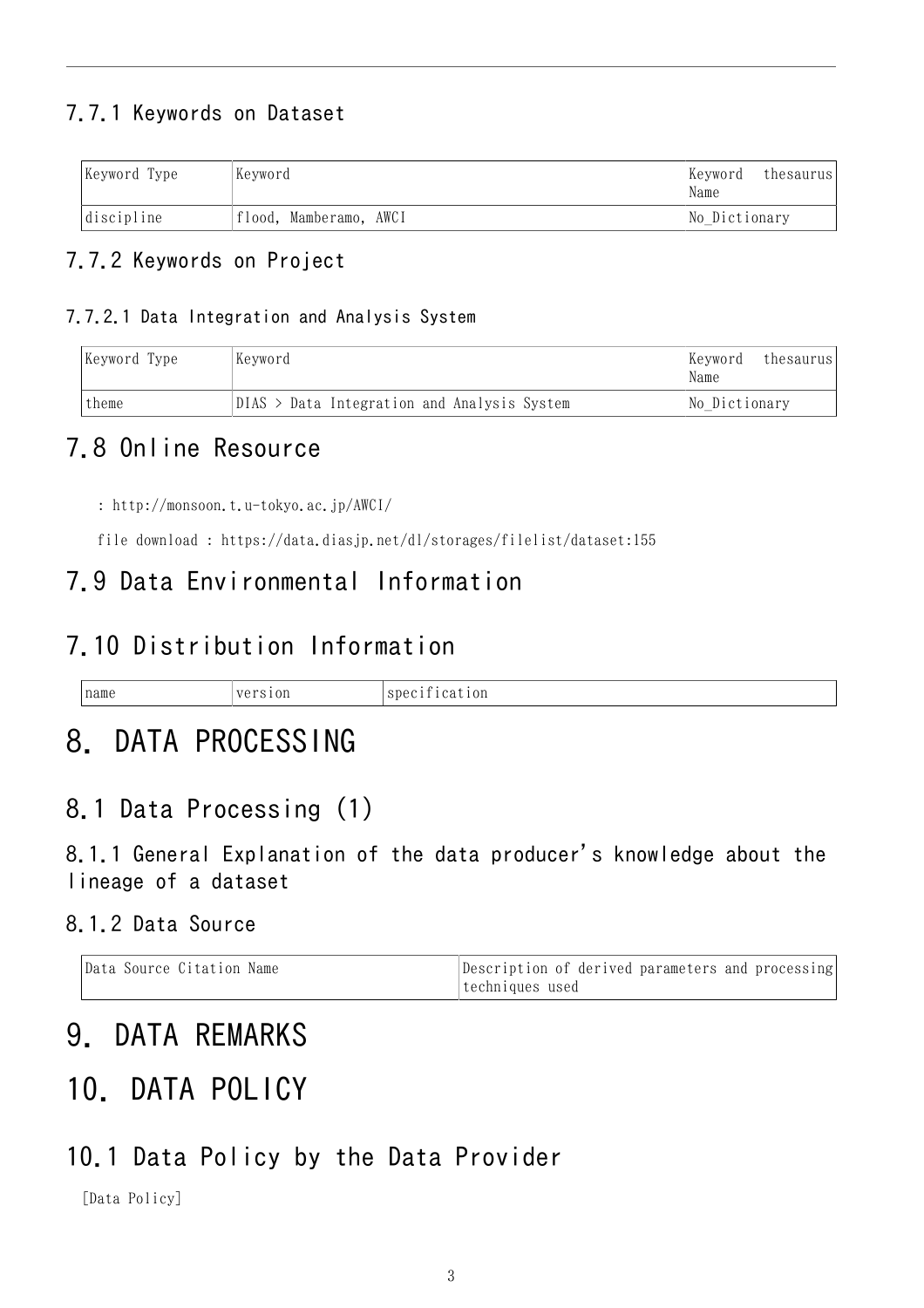1) Release of Data in Compliance with WMO Resolution 40 (CG-XII) and WMO Resolution 25 (CG-XIII)

2) No Commercial Use or Exploitation

3) No Data Transfer to Third Parties

AWCI data policy is described at http://monsoon.t.u-tokyo.ac.jp/AWCI/doc/DataPolicy.pdf.

[Reference Requirements]

Whenever GEOSS AWCI data distributed by DIAS are being used for publication of scientific results, the data's origin must be acknowledged and referenced. A minimum requirement is to reference GEOSS AWCI and the DIAS. If only data from one river basin (or a limited number of river basins) has been used, additional acknowledgement to the river basin(s) and its (their) maintaining institutions or organizations shall be given.

Data users of GEOSS AWCI data are encouraged to establish direct contact with the data providers for the purpose of complete interpretation and analysis of data for publication purposes.

### 10.2 Data Policy by the Project

#### 10.2.1 Data Integration and Analysis System

If data provider does not have data policy, DIAS Terms of Service (https://diasjp.net/en/policy/) and DIAS Privacy Policy (https://diasjp.net/en/privacypolicy/) apply.

If there is a conflict between DIAS Terms of Service and data provider's policy, the data provider's policy shall prevail.

### 11. LICENSE

### 12. DATA SOURCE ACKNOWLEDGEMENT

### 12.1 Acknowledge the Data Provider

#### 12.2 Acknowledge the Project

#### 12.2.1 Data Integration and Analysis System

If you plan to use this dataset for a conference presentation, paper, journal article, or report etc., please include acknowledgments referred to following examples. If the data provider describes examples of acknowledgments, include them as well.

" In this study, [Name of Dataset] provided by [Name of Data Provider] was utilized. This dataset was also collected and provided under the Data Integration and Analysis System (DIAS), which was